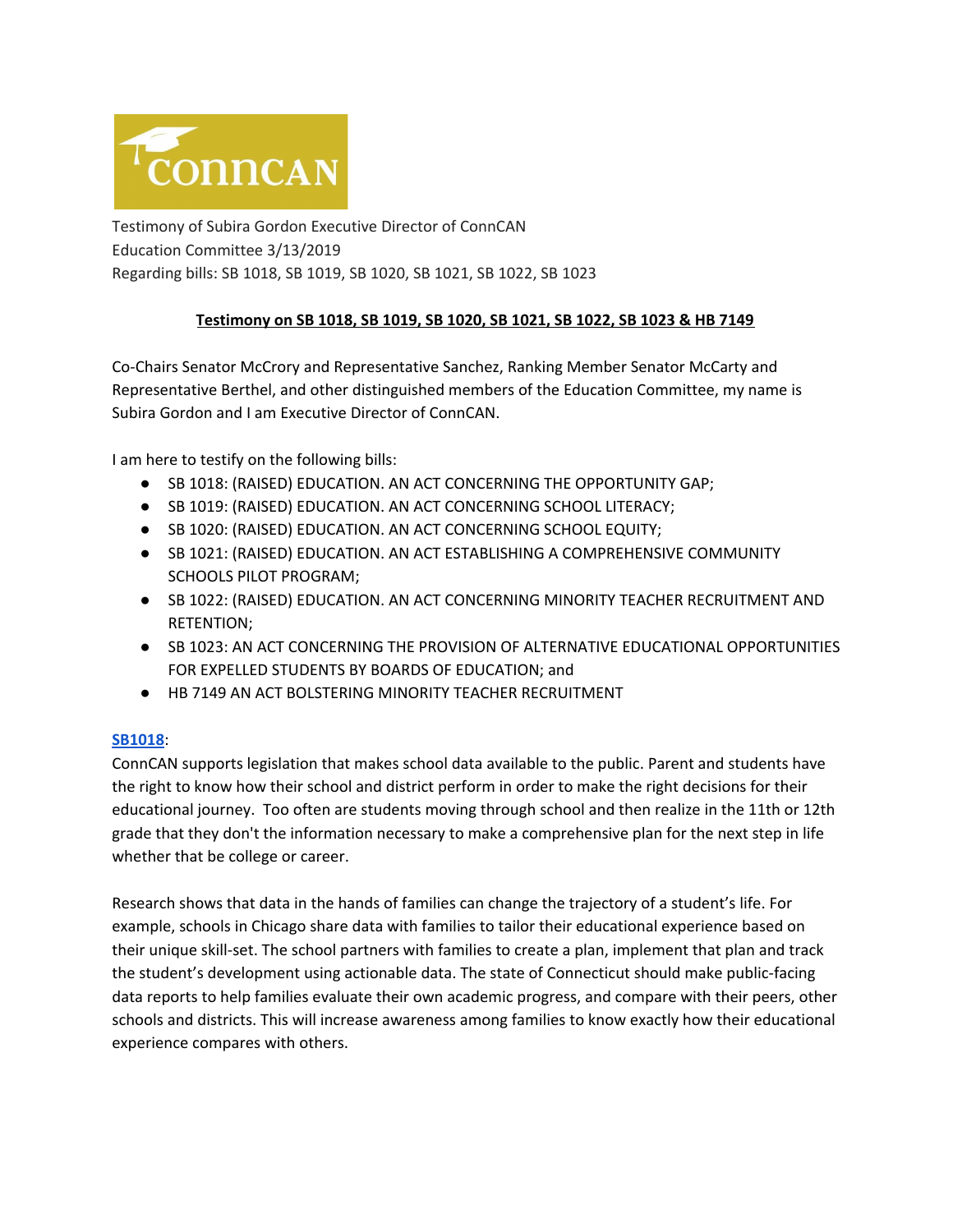#### **[SB1019](http://www.cga.ct.gov/asp/cgabillstatus/cgabillstatus.asp?selBillType=Bill&bill_num=SB01019&which_year=2019)**:

Less than 6 in 10 (55.3%) students in Connecticut are on track for college and career in reading. For some communities, the news is even more dire, where less than 1 in 10 are on track. [Research](https://www.aecf.org/m/resourcedoc/AECF-DoubleJeopardy-2012-Full.pdf) shows that students who do not read proficiently by third grade are four times more likely to leave school without a diploma than proficient readers. This must change.

ConnCAN supports the concepts of SB1019 because it provides more coordination and support for schools to move the needle on literacy rates.

Connecticut has implemented many literacy programs and supports in the past, with varying levels of success. ConnCAN hopes that this bill addresses the gap between policy and implementation through technical support and coordination.

## **[SB1020](http://www.cga.ct.gov/asp/cgabillstatus/cgabillstatus.asp?selBillType=Bill&bill_num=SB01020&which_year=2019)**, **HB [7149](https://www.cga.ct.gov/asp/cgabillstatus/cgabillstatus.asp?selBillType=Bill&bill_num=HB07149&which_year=2019)**, and **[SB1022](http://www.cga.ct.gov/asp/cgabillstatus/cgabillstatus.asp?selBillType=Bill&bill_num=SB01022&which_year=2019)**:

Connecticut's student population is rapidly diversifying, yet its teacher population is not. Right now, less than 10% of teachers identify as people of color. This is a problem.

Students benefit when teachers reflect diverse racial and ethnic backgrounds. Research shows that students of color, taught by teachers of color, perform better on a variety of academic outcomes, including: school attendance, retention, standardized test scores, advanced-level course enrollment, discipline rates, high school graduation, and college enrollment.

We know that minority teacher recruitment and retention is possible in Connecticut. Right now several Connecticut districts have increased the diversity of their workforce.

- Six districts have about 50% or more administrators of color: Jumoke Academy, New Haven Public Schools, Park City Prep Charter School, New Beginnings Family Academy, Highville Charter School, and Hartford Public Schools.
- Six districts have about 25% or more teachers of color: Jumoke Academy, New Beginnings Family Academy, Bridgeport Achievement First, Bloomfield Public Schools, Achievement First Hartford, and Bridgeport Public Schools.

The Minority Teacher Recruitment and Retention Task Force has made progress to reduce barriers for high-quality teaching candidates of color to join the profession. SB 1022 recommends finish line grants and student loan reimbursement, reciprocity agreements with all other states and changes to certification eligibility for those receiving a bachelor's degree outside of education. ConnCAN recommends that SB 1022 continues to address systemic barriers that teaching candidates of color face, including but not limited to GPA thresholds.

SB 1020 addresses today's concern about culturally responsive pedagogy and practice. All teachers, regardless of the background, should understand and be well-versed in culturally responsive pedagogy and practice. This will increase commonalities between students and teachers and support relationship building, which is essential to student academic and social-emotional progress.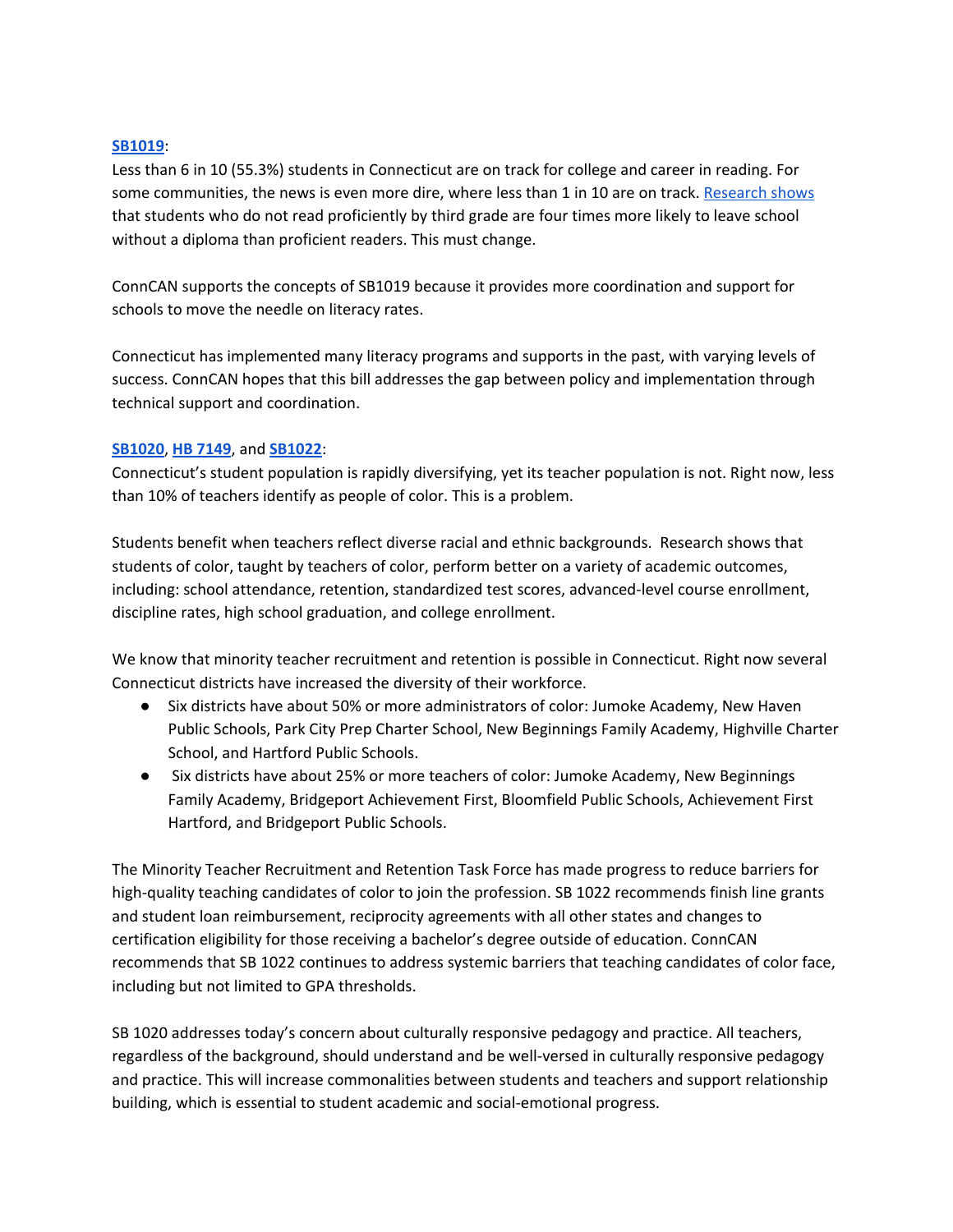#### **[SB1021](http://www.cga.ct.gov/asp/cgabillstatus/cgabillstatus.asp?selBillType=Bill&bill_num=SB01021&which_year=2019)**:

ConnCAN is excited to see a pilot program for community schools. This pilot could uncover new and interesting ways to develop diverse stakeholder engagement channels that can be scaled or replicated in other parts of the state. Additionally, by targeting Alliance school districts, SB 1021 invests in historically underserved schools. Additionally, ConnCAN believes that parent representation on each Community School committee is beneficial to parent engagement and positive school climate. ConnCAN recommends that the parents not be employed by the school, however.

There are opportunities to expand the makeup of the steering committee, however. Currently, there is no parent, community or public representation. If the plan is to increase engagement across stakeholder groups, it is essential to include representatives from all key groups.

## **SB [1023](https://www.cga.ct.gov/asp/cgabillstatus/cgabillstatus.asp?selBillType=Bill&bill_num=SB01023&which_year=2019)**:

In many instances, students who have been expelled from a public school are most vulnerable to economic and social insecurity. In the long run, expelled students without a set plan in place, face employment, housing and personal hardship. Connecticut must support all students, regardless of their experience with the public education system, to be prepared for college and career. This includes literacy and math support, high school graduation, and tangible opportunities to gain employment.

Schools must have plans in place to support students they choose to expel. Those students deserve educational opportunities and Connecticut cannot allow the student's past actions to serve as a life determinant. This is an issue of equity. If we say to expelled students that they do not deserve a plan for their future, it sends a dangerous message to our most vulnerable.

ConnCAN supports SB 1023 as it creates a level playing field for all students, no matter their past actions. All students have the right to learn and Connecticut should ensure that every child receives a qualified plan to get them to college and career.

#### About ConnCAN:

*Founded in 2005, ConnCAN is leading an advocacy movement to ensure that all kids in The Constitution State have access to a high-quality education, regardless of their address.*

*Our work to improve education in Connecticut springs from our belief in the immense potential found* within every child and our responsibility as citizen advocates to do everything we can to ensure we have *an education system that lives up to this potential.*

We strive to be resourceful and nimble as we advance the changes our kids deserve. We aim to see every *win—and every setback—as an opportunity to learn what's working today and envision what might be* possible tomorrow. We know we don't have all the answers and that we can only succeed by constantly